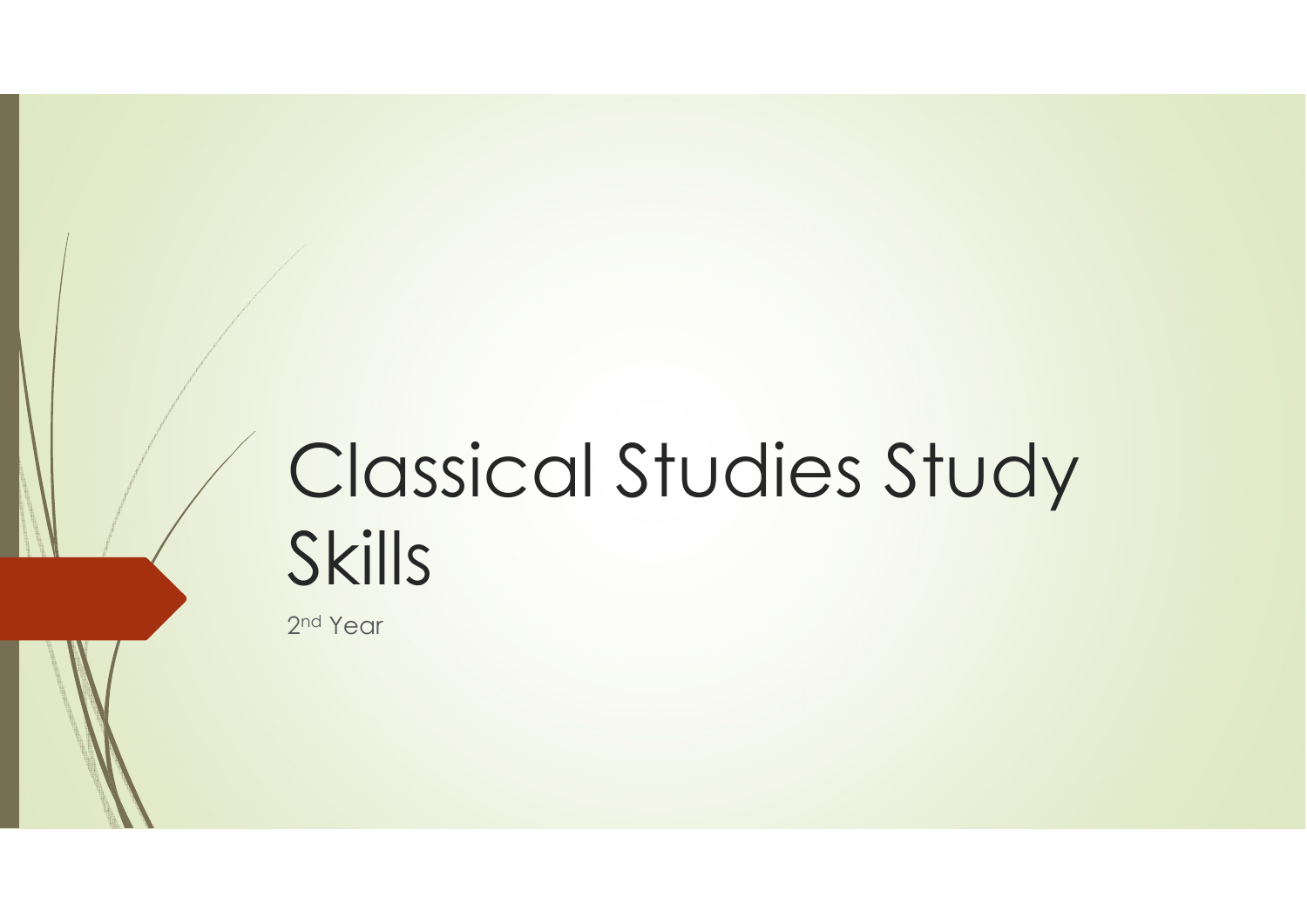## 2<sup>nd</sup> Year Topics

- The Iliad
- $\blacksquare$ The Aeneid
- $\blacksquare$ Pompeii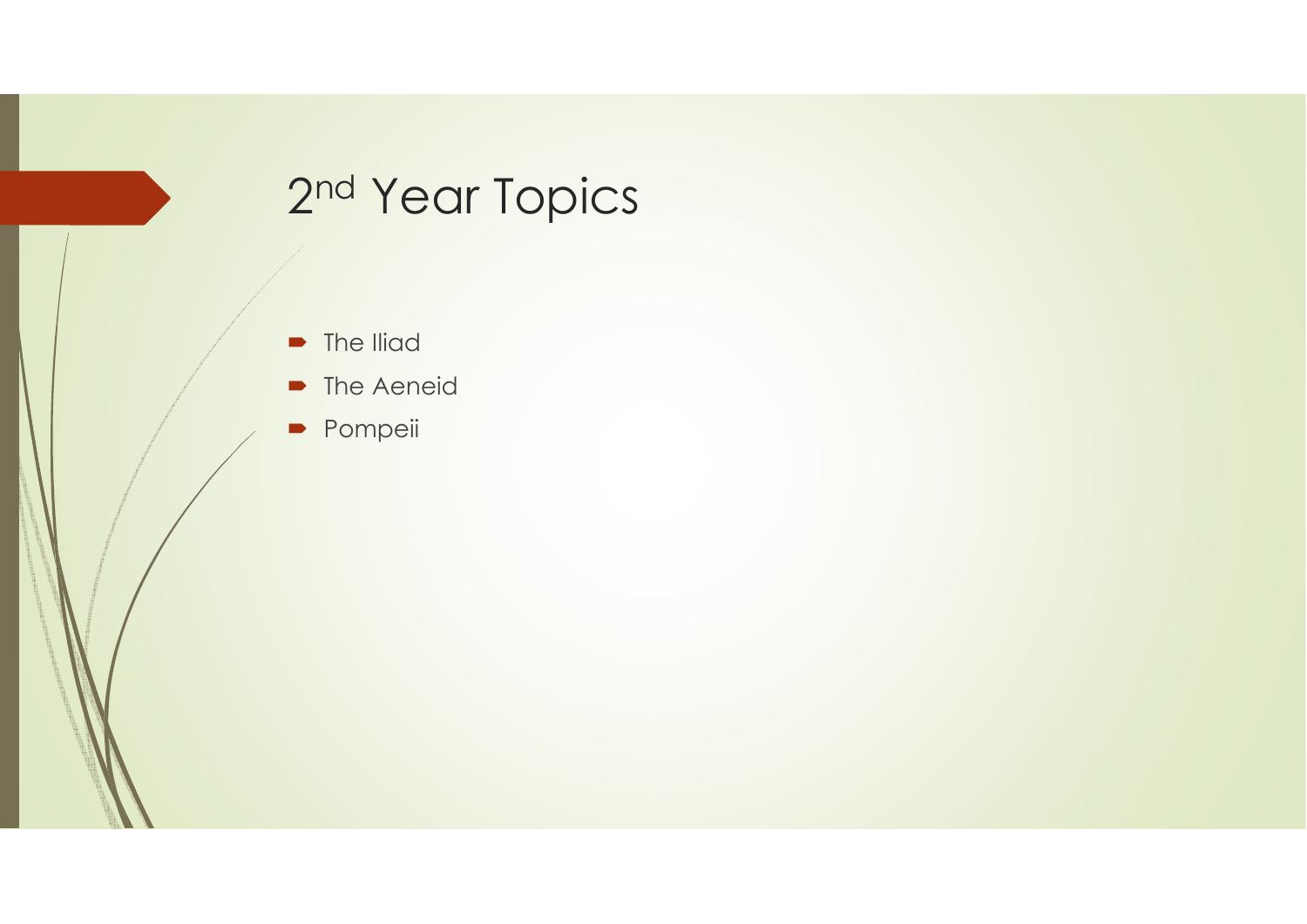#### Junior Cert Paper Structure

- $\blacksquare$  Section A – Short Answer Questions; 6 questions, answer 3. 8 marks each. (24 marks total)
- Section B Essay style question. Can be asked as one straight question or<br>split into two or three questions. (32 marks total) split into two or three questions. (32 marks total)
- Section C Unseen Document/Picture question. Will have 3 or 4 questions<br>attached to it, (24 marks total) attached to it. (24 marks total)
- $\blacksquare$ Total Marks per topic – <sup>80</sup>
- $\blacksquare$ Need 68/80 for A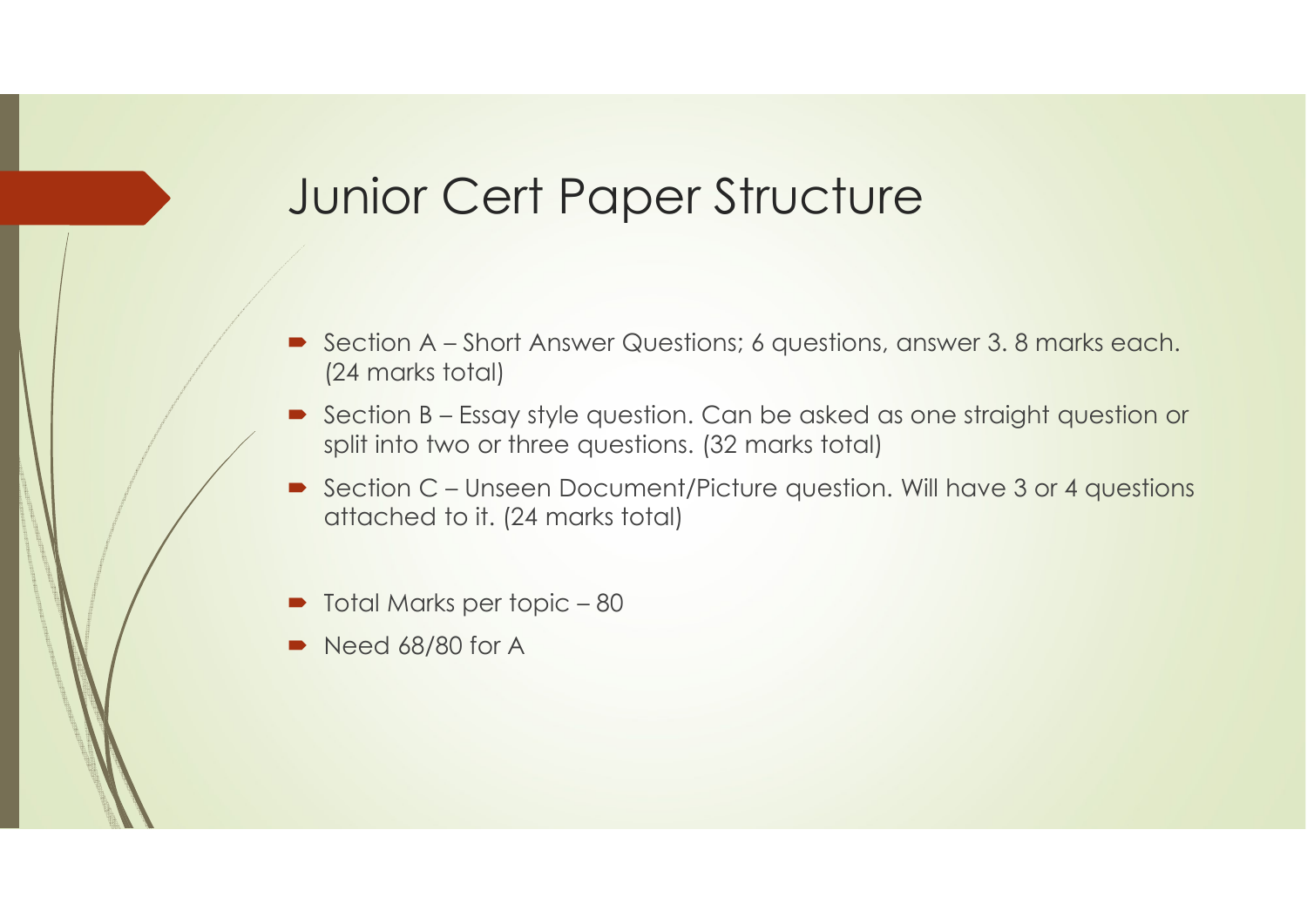## Study

- Study by Topic, i.e. only ever focus on one of the texts
- $\blacksquare$ Use the past papers to guide your study plus the notes taken in the book.
- $\blacksquare$ Review the texts
- $\quad \blacksquare$  In general try to read more (does not have to be Classics!)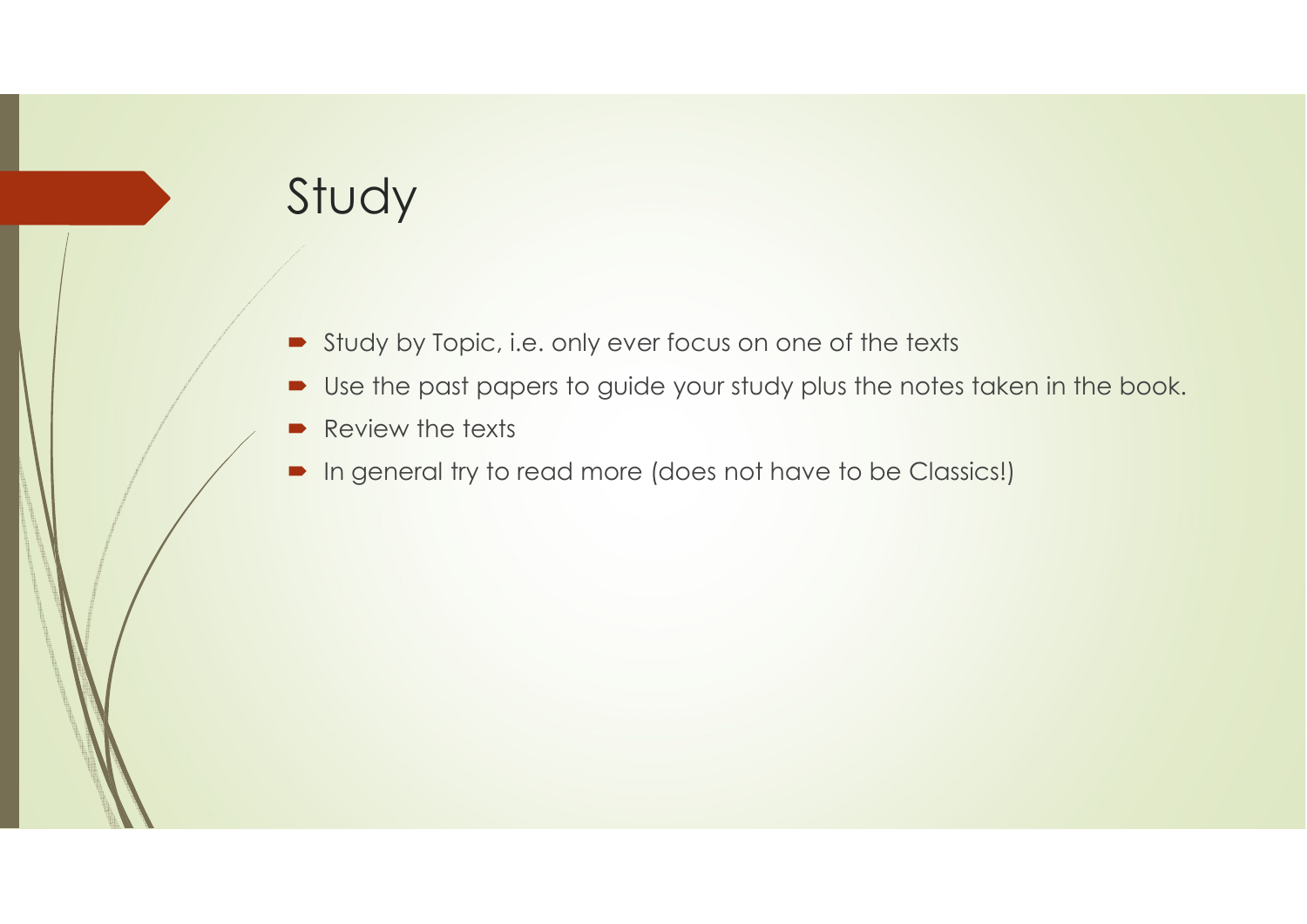## Section A

- $\blacksquare$ Short Answer Questions
- Repetitive & Straightforward
- $\blacksquare$ Past Papers + Practice + Repetition
- Keep them in a folder or copy.
- $\blacksquare$ Label the years clearly
- $\blacksquare$ Refer back to them regularly
- $\blacksquare$ Will benefit essays and section C
- Spread time across all 3 topics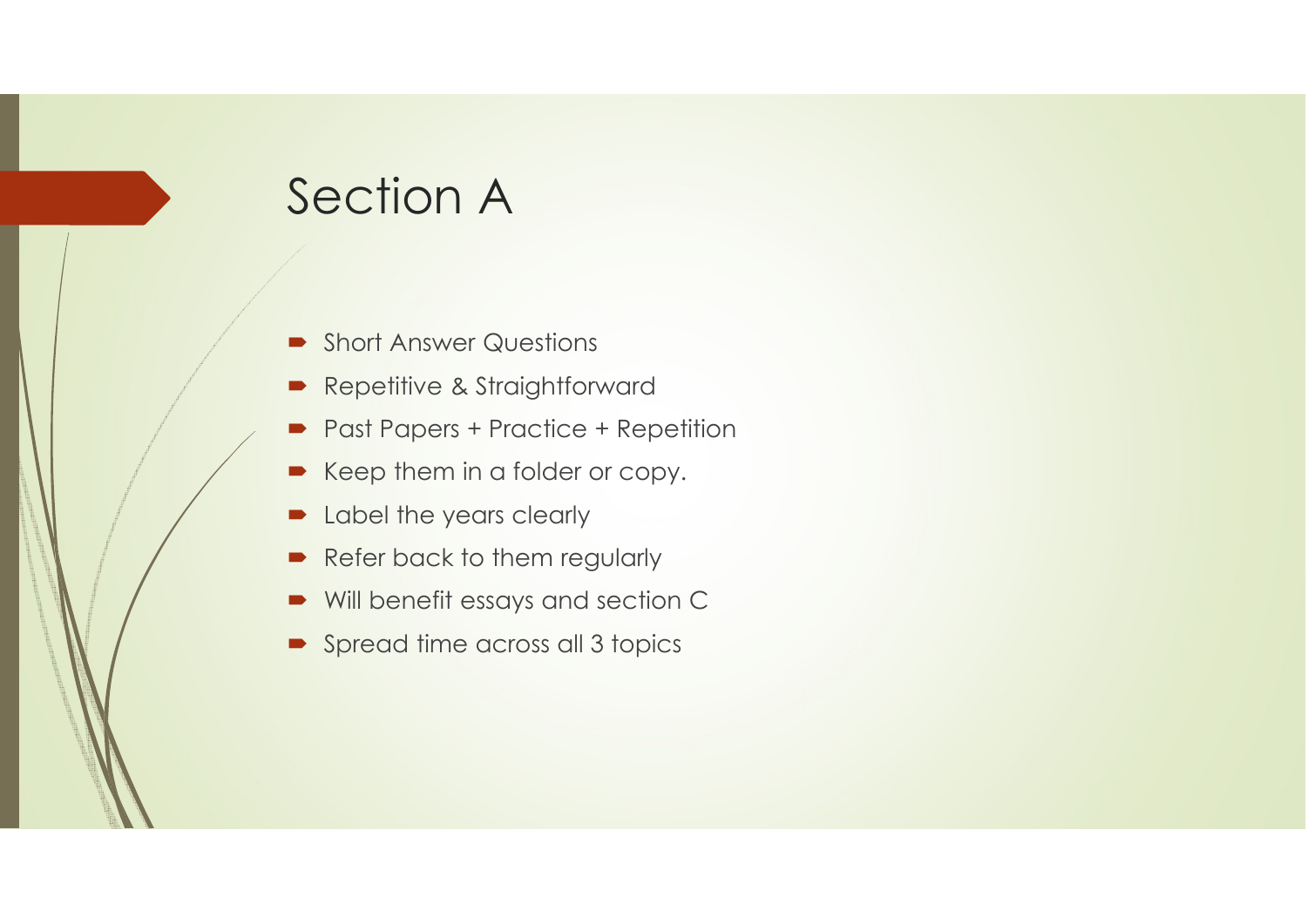## Section B

- **Essay**
- Are repetitive so focusing on themes is highly recommended, e.g. The role of the Gods the Gods
- D Themes are covered in class
- Focus needs to be on using evidence from the text to demonstrate your<br>knowledge knowledge
- Key names and events

Suggested ways to plan include: bullet points, flash cards, mind maps, spider diagrams, etc.

- п Learning off essays is not suggested
- $\blacktriangleright$  Practice Don't need to write out every essay, planning can be more effective